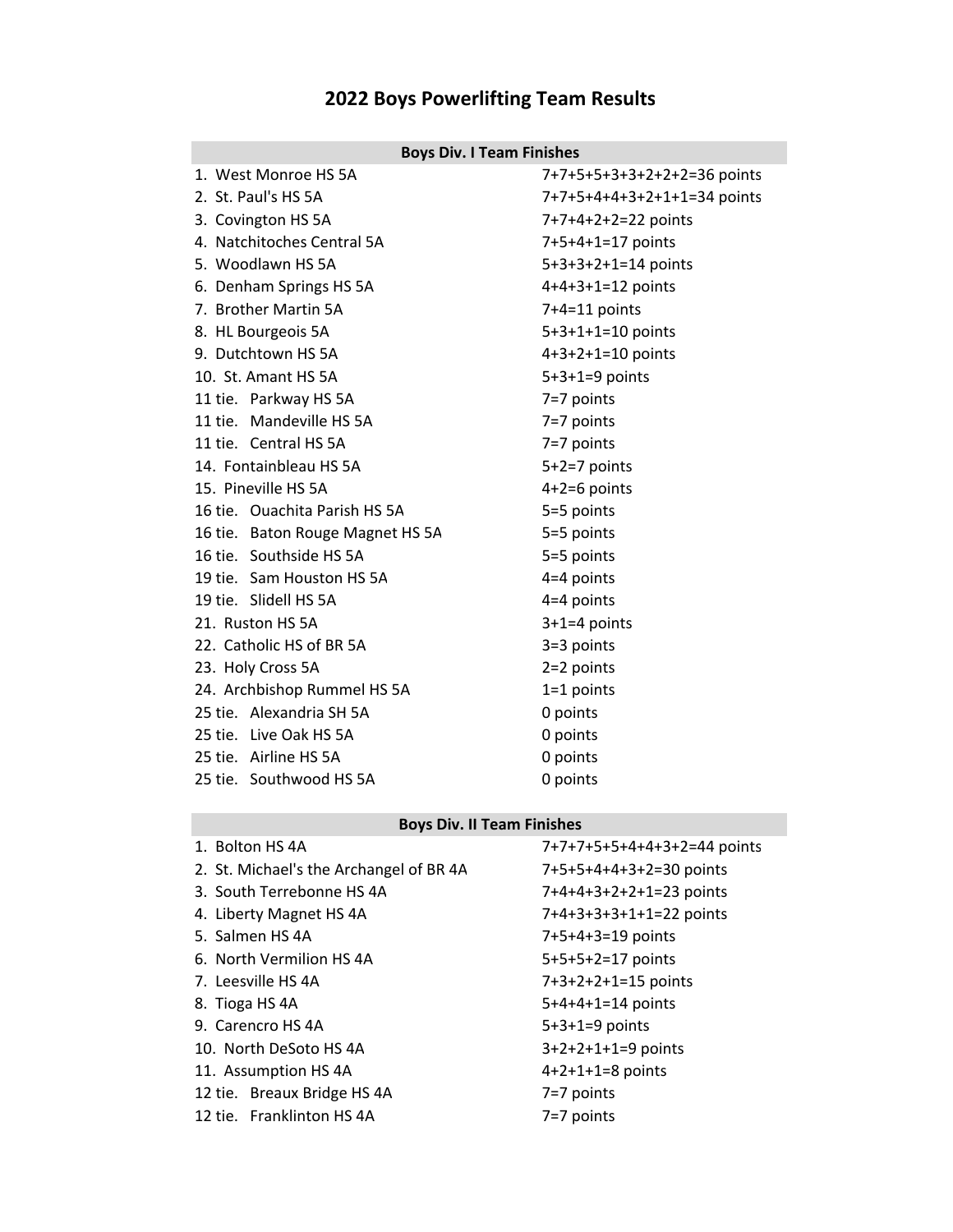| 12 tie. Vandebilt Catholic HS 4A | 7=7 points   |
|----------------------------------|--------------|
| 15. Pearl River HS 4A            | 5=5 points   |
| 16. Plaquemine HS 4A             | $3=3$ points |
| 17. Northwood-Shreve HS 4A       | $2=2$ points |
| 18. Beau Chene HS 4A             | $1=1$ points |
| 19 tie. Lakeshore HS 4A          | 0 points     |
| 19 tie. Peabody Magnet HS 4A     | 0 points     |

## **Boys Div. III Team Finishes**

| 1. lota HS 3A                | 7+7+5+4+4+3+1+1=32 points   |
|------------------------------|-----------------------------|
| 2. Lutcher HS 3A             | 7+5+5+5+3+3+2+1=31 points   |
| 3. ED White Catholic HS 3A   | 5+5+5+4+4+3+2+2+1=31 points |
| 4. Buckeye HS 3A             | 7+7+4+4+1=23 points         |
| 5. Wossman HS 3A             | 7+5+3+3+2=20 points         |
| 6. Abbeville HS 3A           | 7+5+3=15 points             |
| 7. Church Point HS 3A        | 7+5+2+1=15 points           |
| 8. Carroll HS 3A             | $7+3+2=12$ points           |
| 9. Grant HS 3A               | $4+3+2+1=10$ points         |
| 10. Mamou HS 3A              | $5+4=9$ points              |
| 11. Union Parish HS 3A       | $4+2+2=8$ points            |
| 12 tie. Kaplan HS 3A         | $7=7$ points                |
| 12 tie. Jena HS 3A           | 7=7 points                  |
| 14. Archbishop Hannan HS 3A  | $4+1=5$ points              |
| 15. Caldwell Parish HS 3A    | $3+2=5$ points              |
| 16. Crowley HS 3A            | $4=4$ points                |
| 17. Erath HS 3A              | 3=3 points                  |
| 18. Parkview Baptist HS 3A   | $2+1=3$ points              |
| 19. St. Louis Catholic HS 3A | $1=1$ points                |
| 20 tie. Jewel Sumner HS 3A   | 0 points                    |
| 20 tie. Patterson HS 3A      | 0 points                    |
| 20 tie. De La Salle HS 3A    | 0 points                    |
| 20 tie. St. James HS 3A      | 0 points                    |
| 20 tie. Berwick HS 3A        | 0 points                    |

## **Boys Div. IV Team Finishes**

| 1. Many HS 2A                  | 7+7+7+5+5+4+4+4+3+2=48 points |
|--------------------------------|-------------------------------|
| 2. Pope John Paul II HS 2A     | 5+5+5+4+3+3+2+2+2=31 points   |
| 3. Winnfield HS 2A             | $7+7+4+2=20$ points           |
| 4. Holy Savior Menard 2A       | 7+7+5=19 points               |
| 5. Delhi Charter 2A            | 7+4+3+2+1=17 points           |
| 6. Episcopal HS 2A             | 5+5+3+2+2=17 points           |
| 7. Rosepine HS 2A              | $4+4+4+3+1=16$ points         |
| 8. Northlake Christian 2A      | $7+4+1+1=13$ points           |
| 9. Port Barre HS 2A            | $5+3+3=11$ points             |
| 10. D'Arbonne Woods Charter 2A | $5+3+1+1+1=11$ points         |
| 11. Pine HS 2A                 | $7+2+1=10$ points             |
| 12. Notre Dame 2A              | $7=7$ points                  |
|                                |                               |